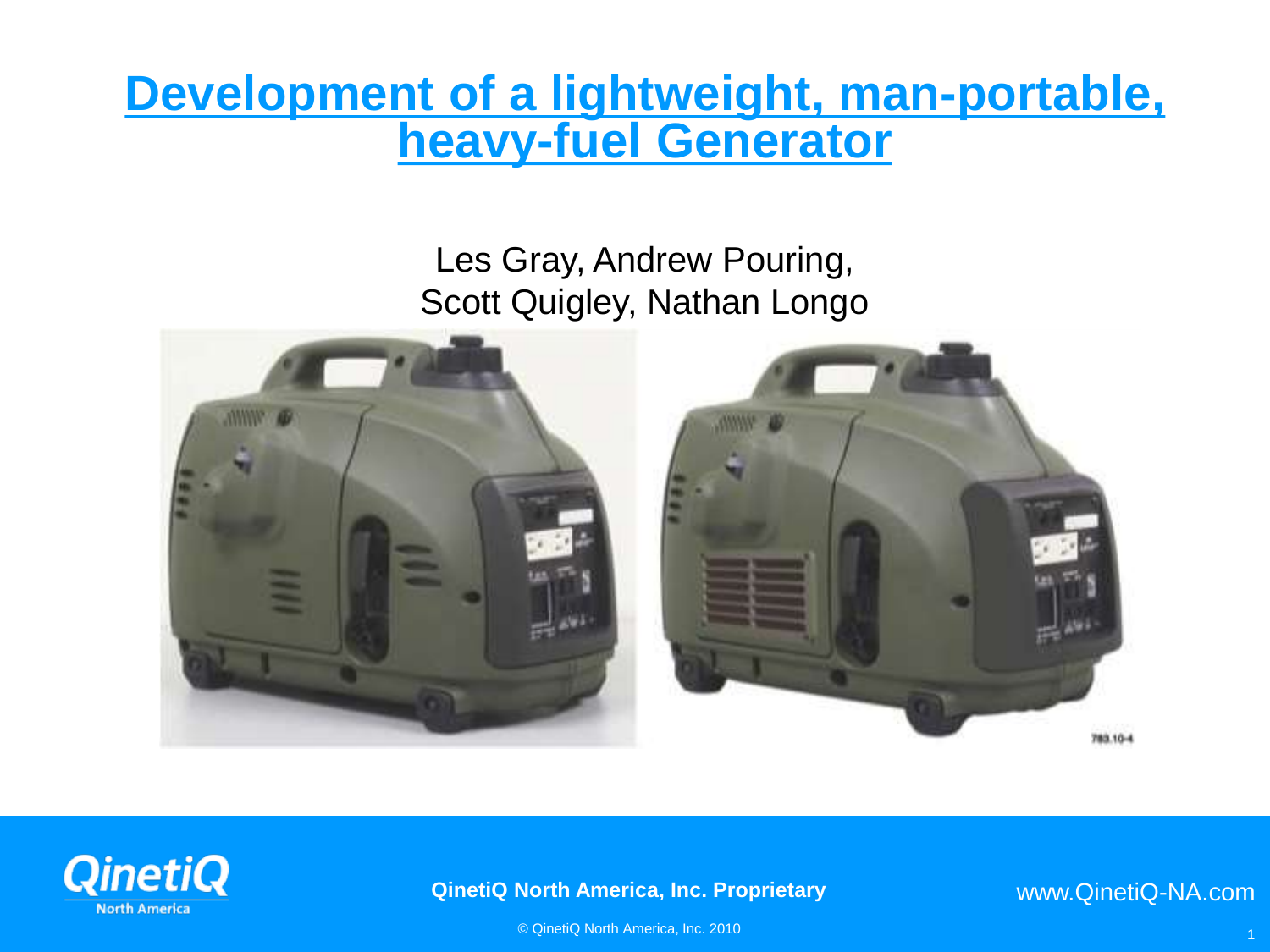No heavy-fuel small gen set available (0.4-2kw)

- Existing Solution = 2 Kw gen set
	- "4-man portable"
	- $\cdot$  ~160 pounds
	- Noisy
	- Developed for "stationary" power

Need = Small, lightweight, portable, quiet

Competitive - \$ per KW



**QinetiQ North America, Inc. Proprietary** 

www.QinetiQ-NA.com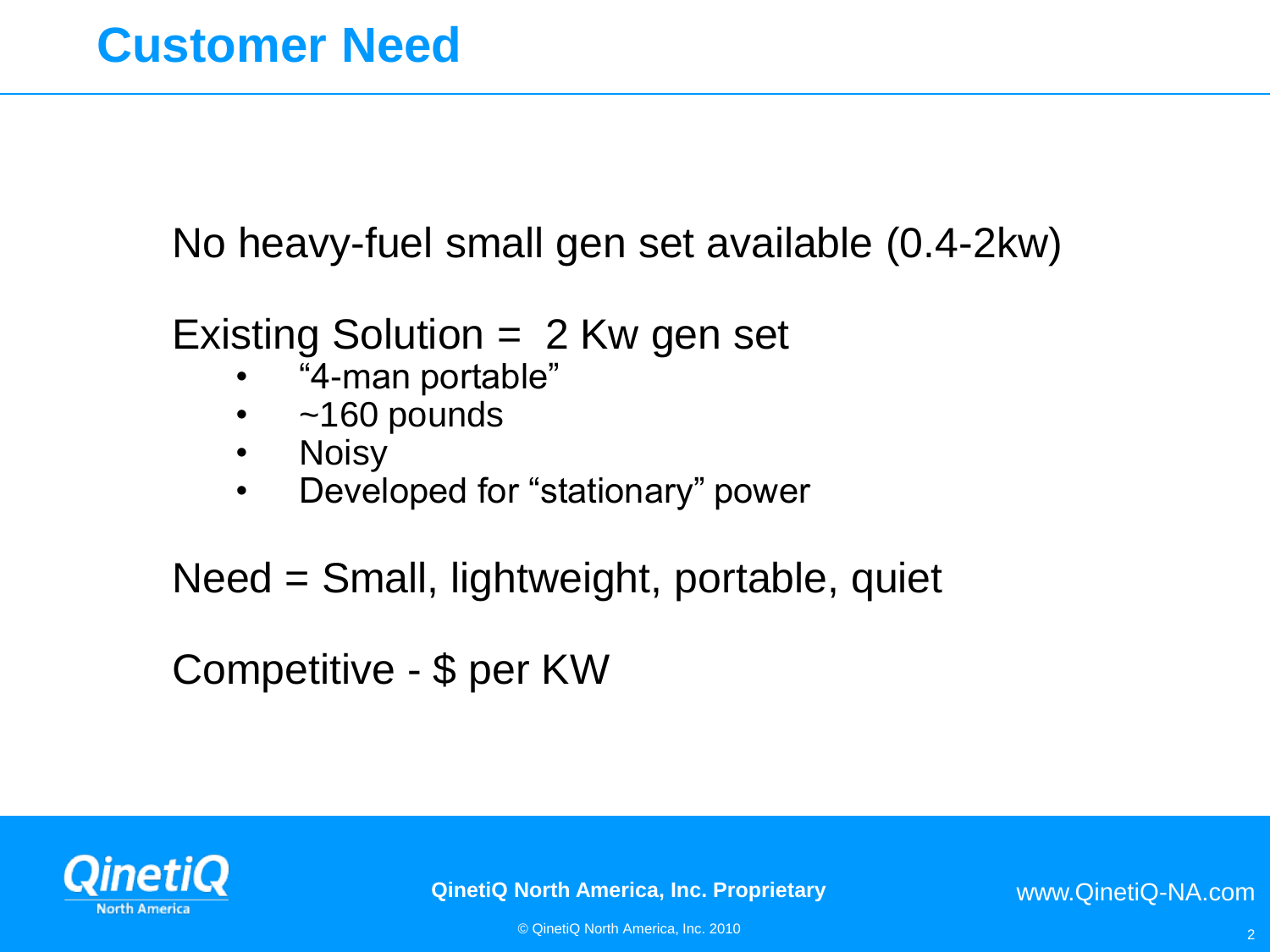## **Driving Forces – Small Gen Set**

Single Fuel Forward –

- JP8 preferred
- Strong desire to use "scavenged fuel" in theater Electronic Army –
	- Battery charging a big issue

Fast and light –

• Single man portable

"Buy cheap" directive -

Must be competitive on cost (\$/KW)

Customers & funding emerging

- MEP (Mobile Electric Power)
- **Nett Warrior**
- USASOC

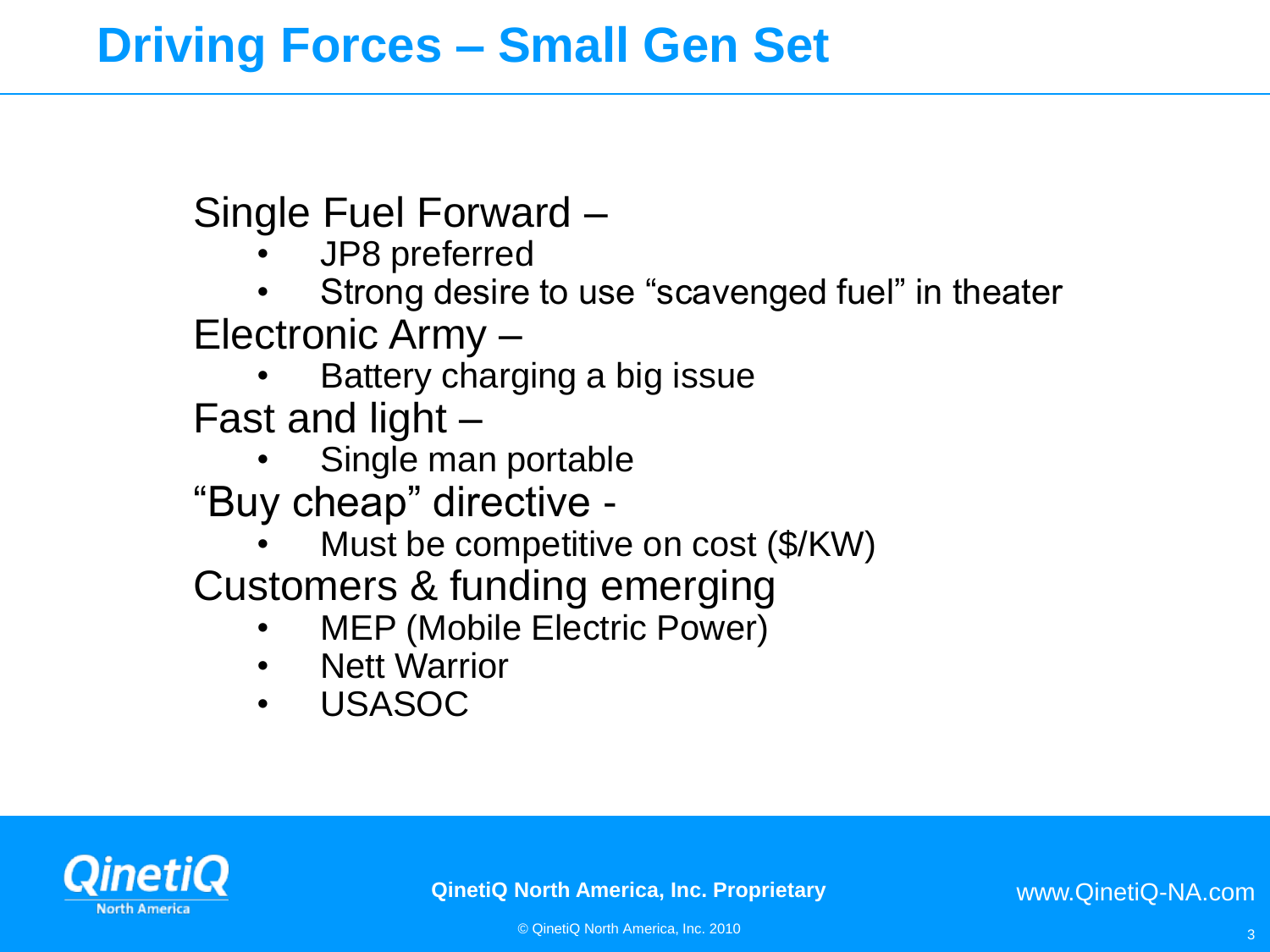# **The Problem**

- 1. Heavy fuels need "diesel process" to ignite
	- $High compression ratios \implies high stresses$
	- Units are heavy, and expensive by definition
- 2. Spark Ignited heavy fuel has been a "Holy Grail" for a long time
	- If possible could adapt gasoline engines
	- Light, cheap, ubiquitous
	- Lots of experimenting same problems keep arising
- 3. Heavy Fuels can be spark-ignited, if "hot enough"
	- Cold start not possible
	- Operation in cold conditions problematic
	- Some success start on gasoline, switch after warm-up



**QinetiQ North America, Inc. Proprietary**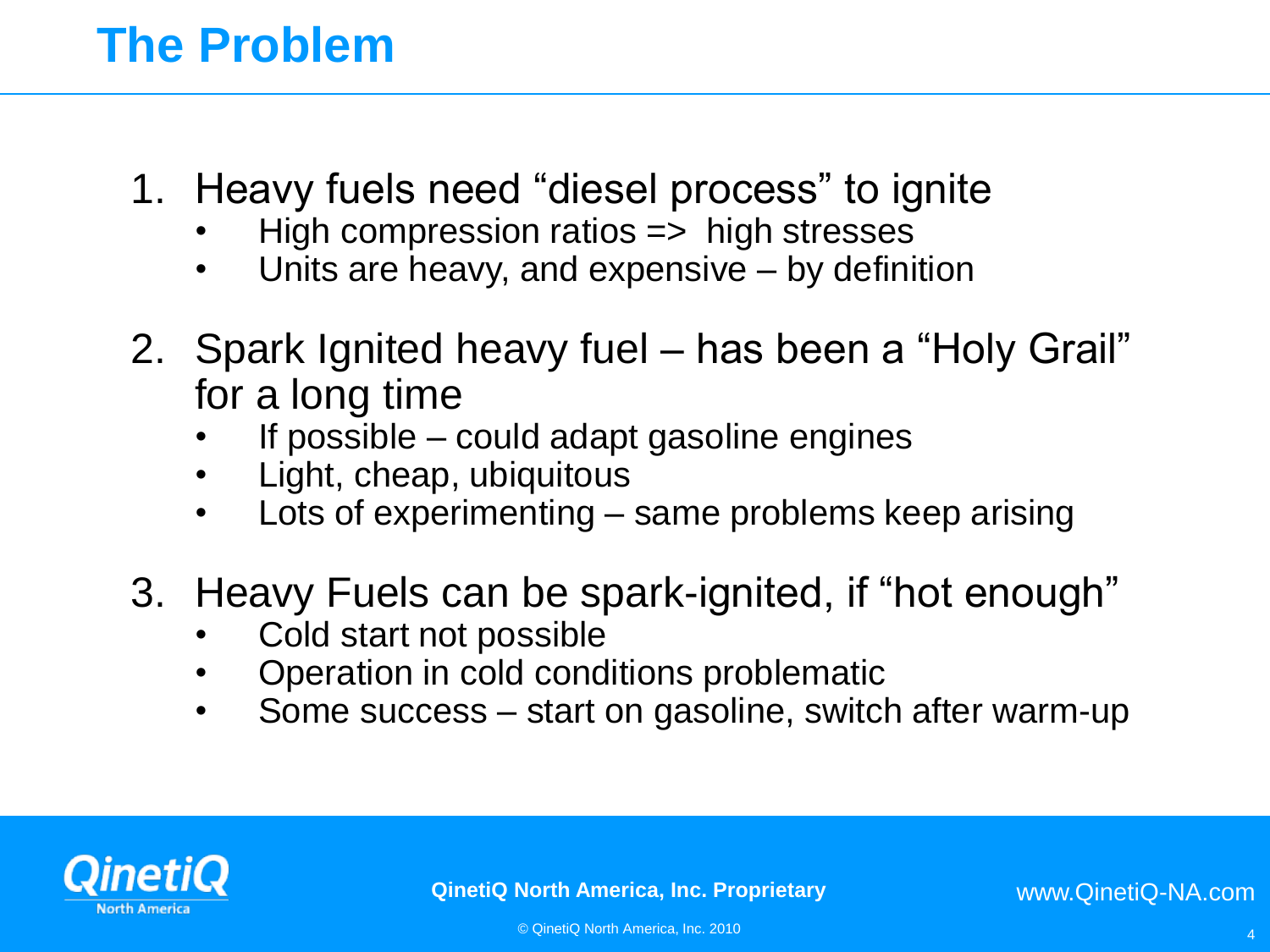# **Sponsorship**

Mobile Electric Power (MEP) = Program to support development of spark-ignited heavy fuel technology

- 1. Initial work at QinetiQ development of a "fog carburetor"
	- Developed for the Honda 1kw gen set
	- Voice of the customer on feature set and specifications
- 2. Additional work at Sonex development of a "vaporizer"
	- Further development of a cold starting solution
	- Based on work for UAV 2-stroke heavy-fuel engines
- **3. During development, QinetiQ and Sonex agreed on a Partnership, and work together to find an optimum solution !**
	- MEP supported the collaboration
	- QinetiQ contributed critical investment funds to keep the program going

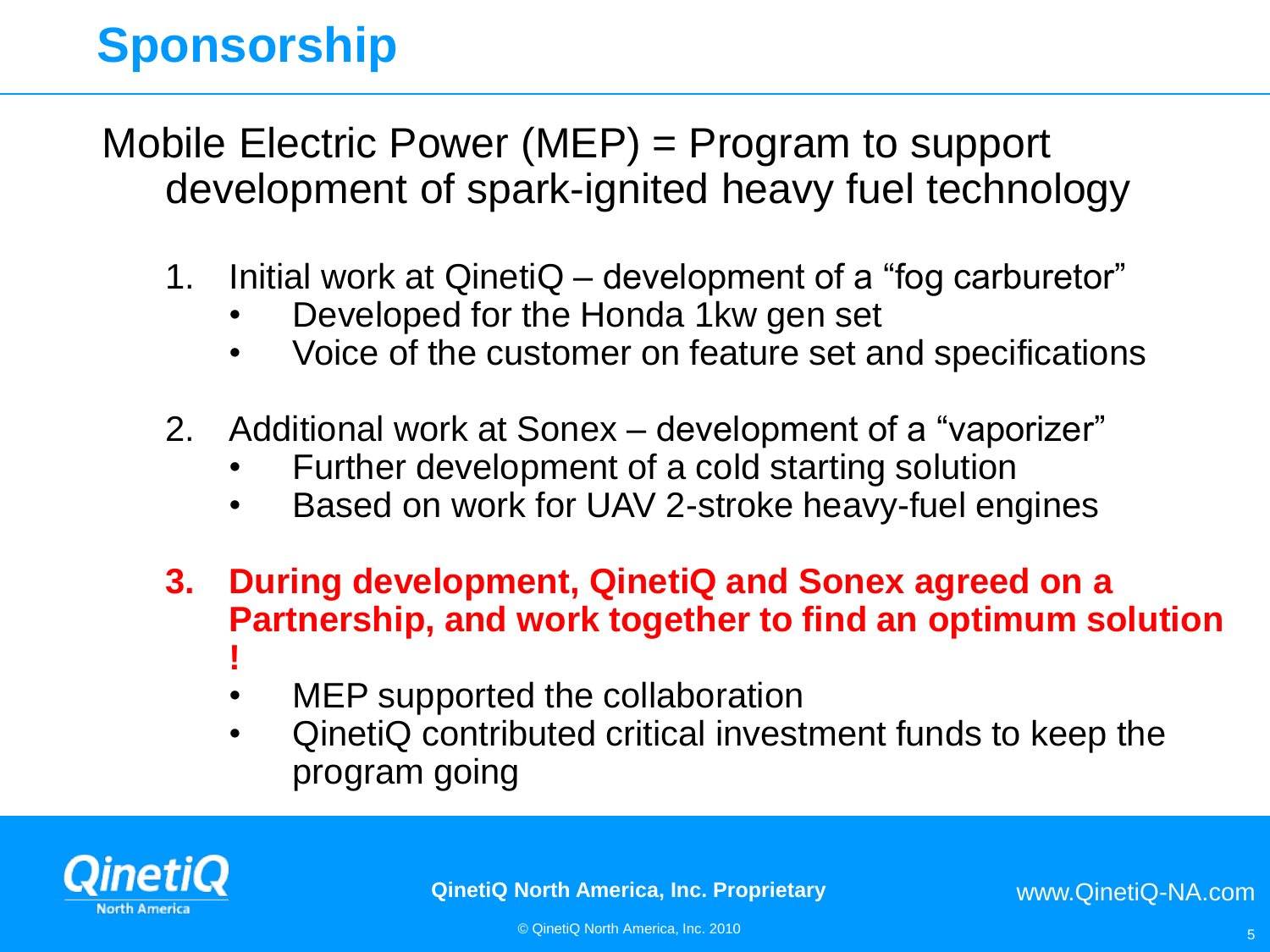## **Start with COTS**



#### Honda 1 Kw gasoline gen set

- **Quality**
- Reliable
- High volume production
- **Inexpensive**



#### **QinetiQ North America, Inc. Proprietary**

www.QinetiQ-NA.com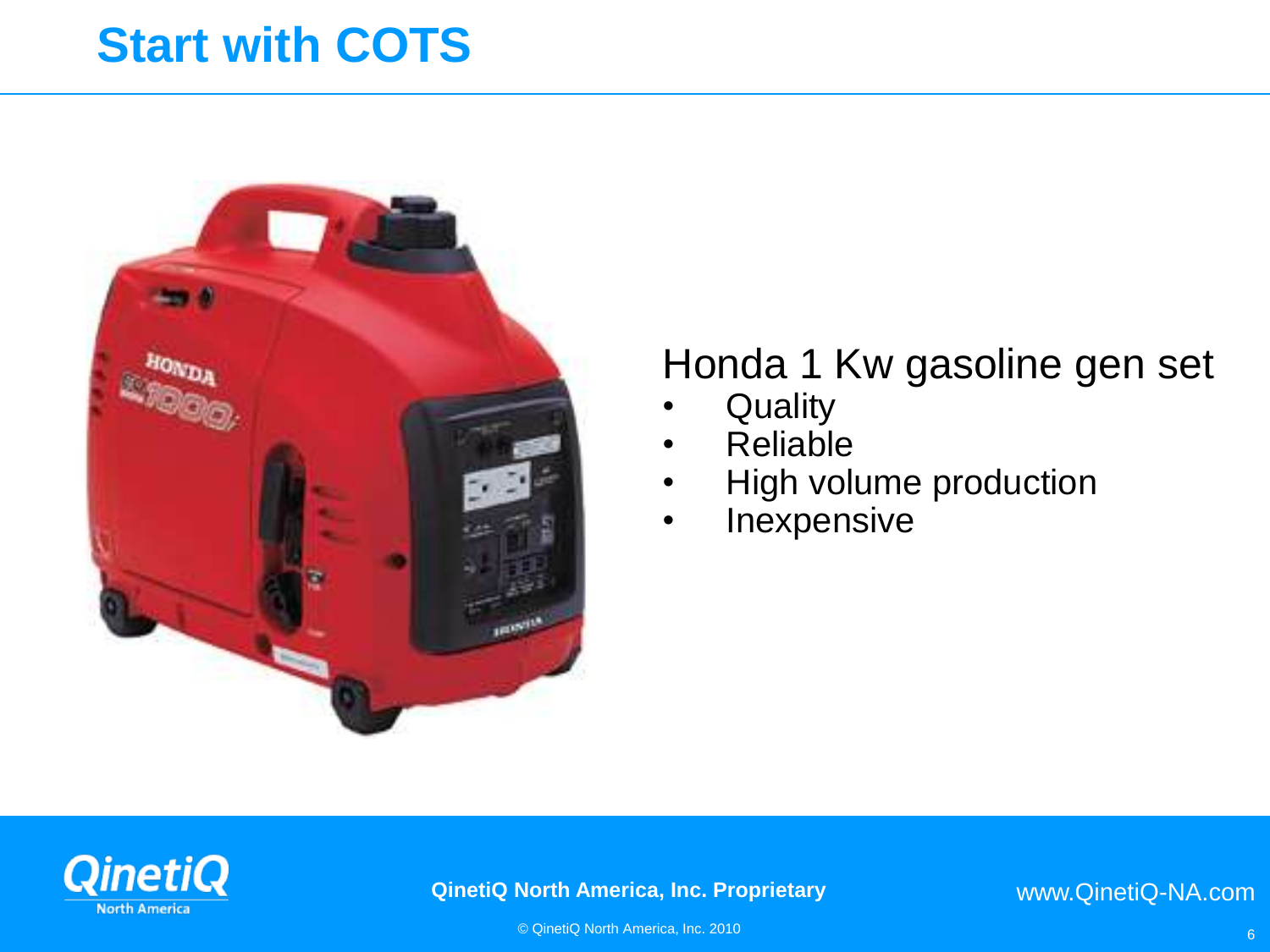# **The Competing Solutions**

- 1. First, solve the starting problem
	- Heat the fuel into a vapor electrically (from a battery)
	- Supply the hot vapor and air to the ignition chamber
	- Starts just fine
- 2. Switch away from electric power after starting
	- QinetiQ Fog Carburetor
		- Heats fuel/air mixture before ingestion into cylinder
		- Uses exhaust gas in the fog chamber
	- Sonex HFE
		- Vaporizes "fuel droplets" in the combustion cylinder
		- Uses the "residual heat" in cylinder from previous combustion

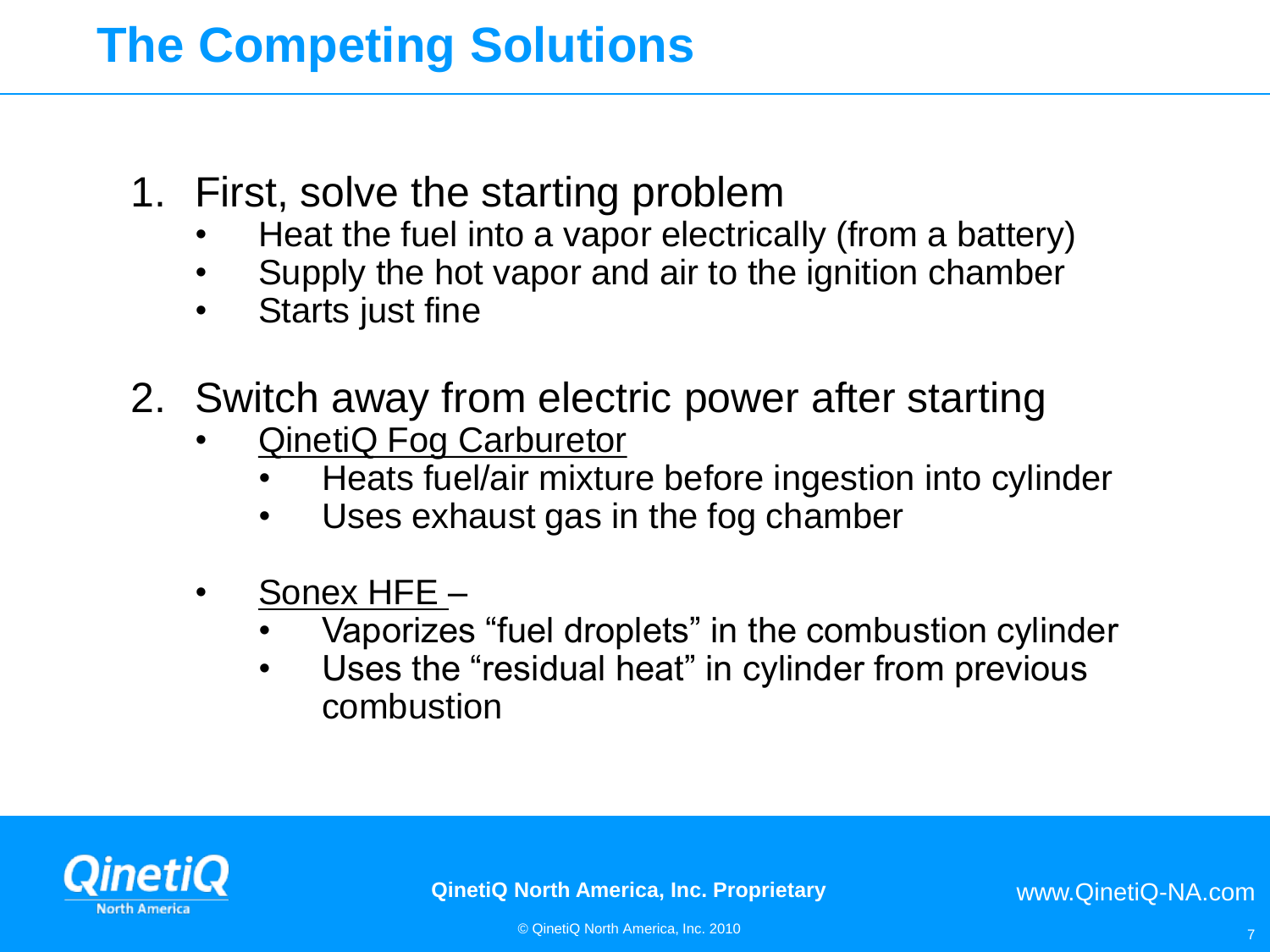## **QinetiQ Fog Carburetor**







#### **QinetiQ North America, Inc. Proprietary**

www.QinetiQ-NA.com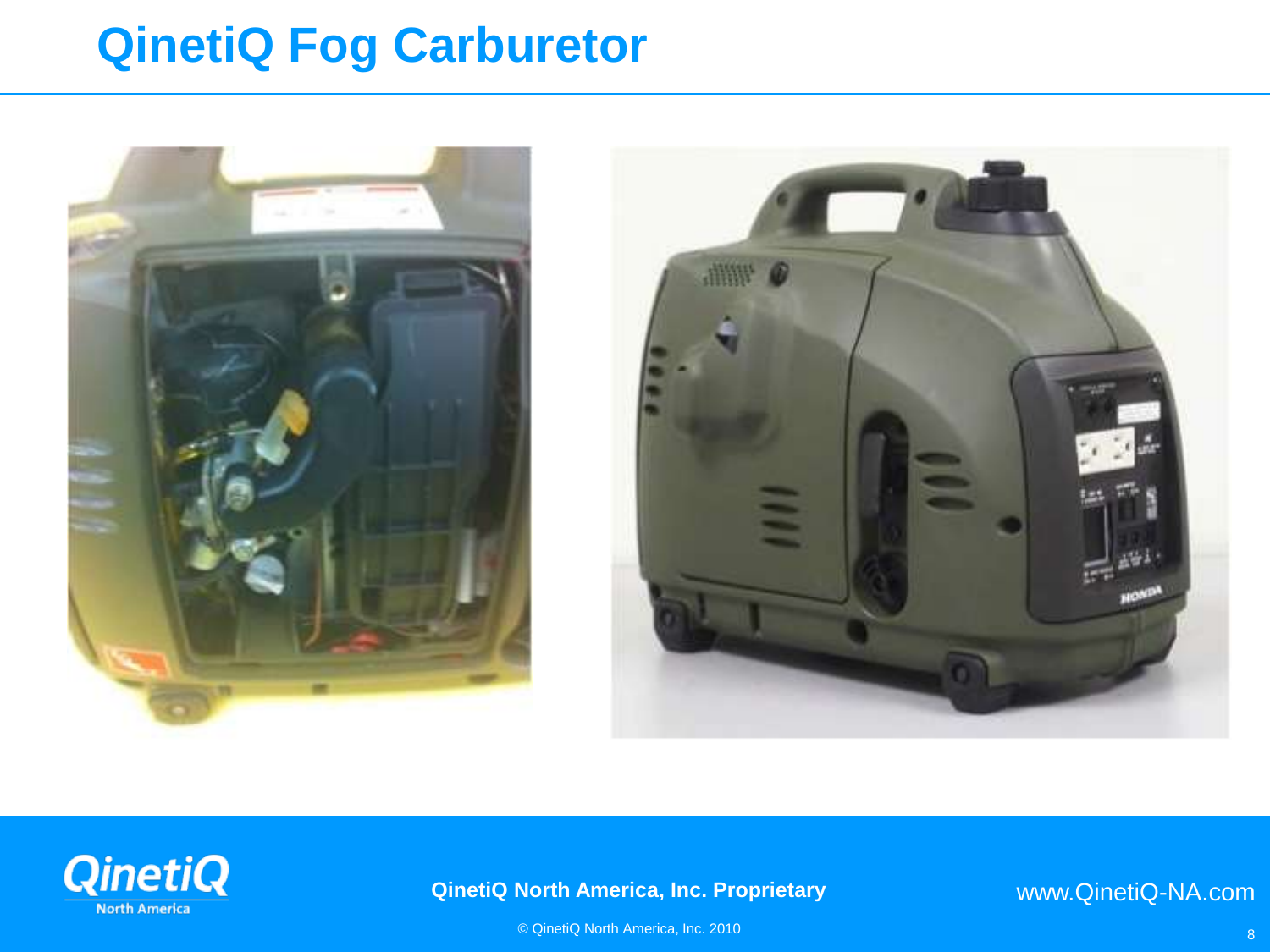Characteristics of operation

- Fuel enters a separate heated chamber vaporized to a fog ingested into cylinder as air/vapor mix
- Chamber heated with electricity to start, switches to hot exhaust gas after starting (T>400 deg F)
- Electricity to "trim" the temperature for control

Works "fairly well" –

- "Proof-of-Concept" units for early customer feedback
- Needs a lower compression ratio to avoid knocking (an "issue" with Honda)
- A bit "fussy" to control (elevation and temperature)
- At "low temperatures" fuel-in-oil becomes an issue. Fog condenses in cold engine cylinder

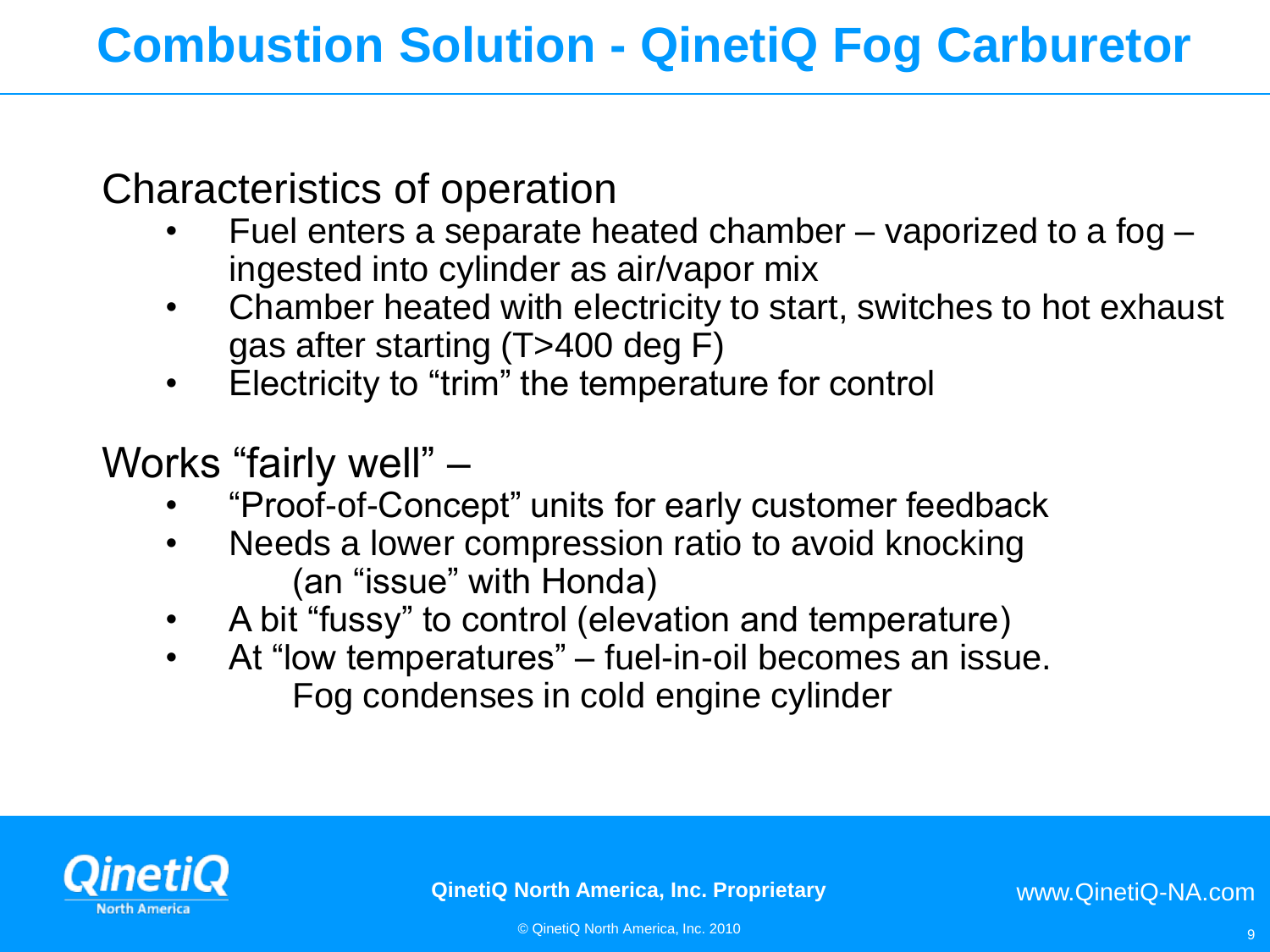## **Sonex Cold Start Vaporizer (CSV)**



#### **Sonex vaporizer as installed in Honda Gen Set**

![](_page_9_Picture_3.jpeg)

**QinetiQ North America, Inc. Proprietary View of CSV**

www.QinetiQ-NA.com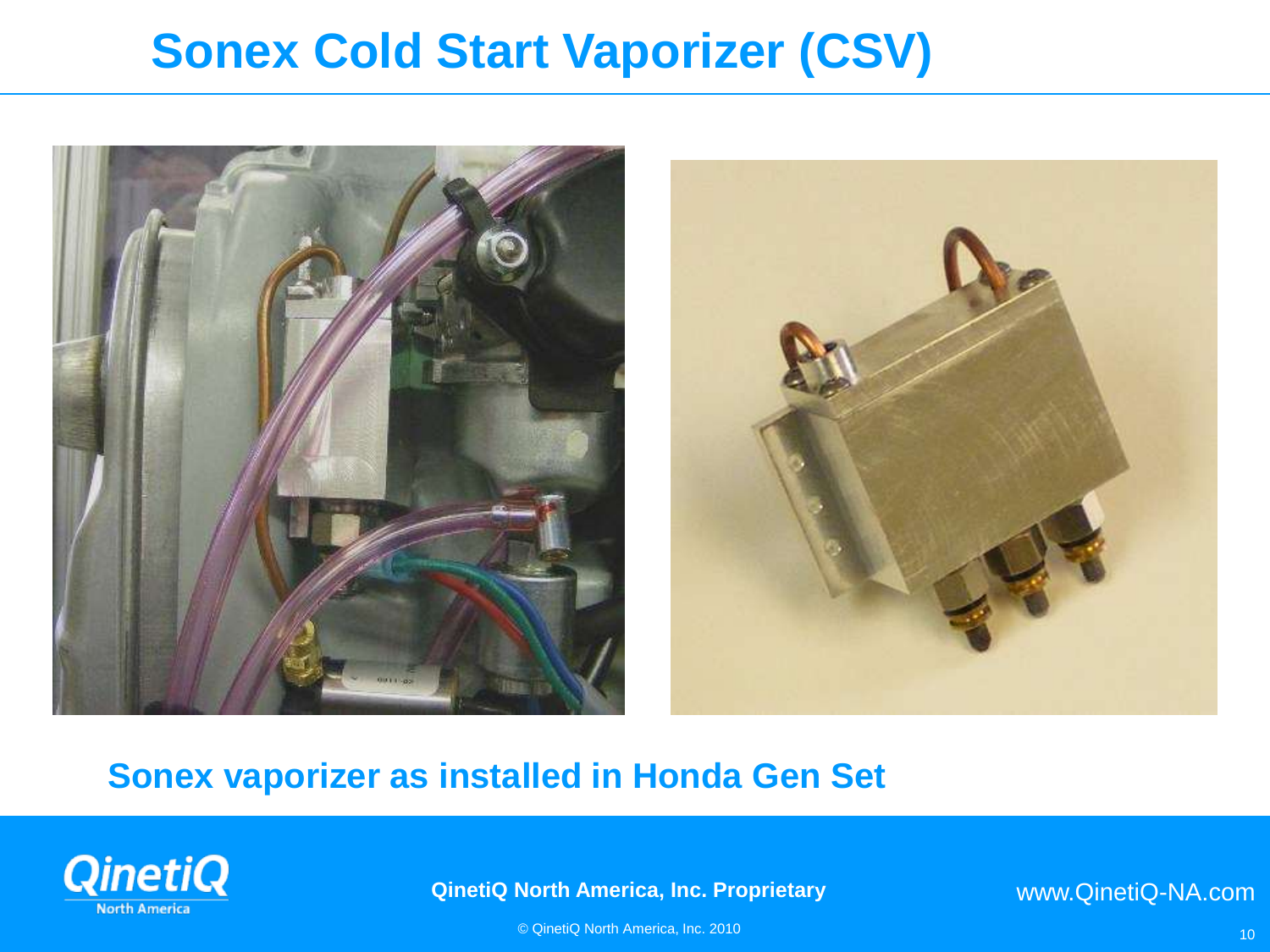# **Sonex Vaporizer**

#### Characteristics of operation

- Fuel enters an electrically heated coil vaporized for starting
- Switches to normal carburetion when the cylinder is "hot"
- Maintains cylinder head temperature for combustion

#### Works "quite well"

- Can run with COTS compression ratio no steady-state knocking problem
- Can achieve COTS carburetor performance when hot
- Developed for Scan Eagle UAV validated for 2-stroke engines
- (Has the same "fuel-in-oil issue" at cold temperatures)

#### Interesting Mechanics

- Unburned fuel collects on top of piston
- Is "thrown" up against the hot cylinder head and valves
- Vaporizes (like spitting on a hot iron) Spark ignites
- Stratifies the charge no compression heating and pre-ignition

![](_page_10_Picture_15.jpeg)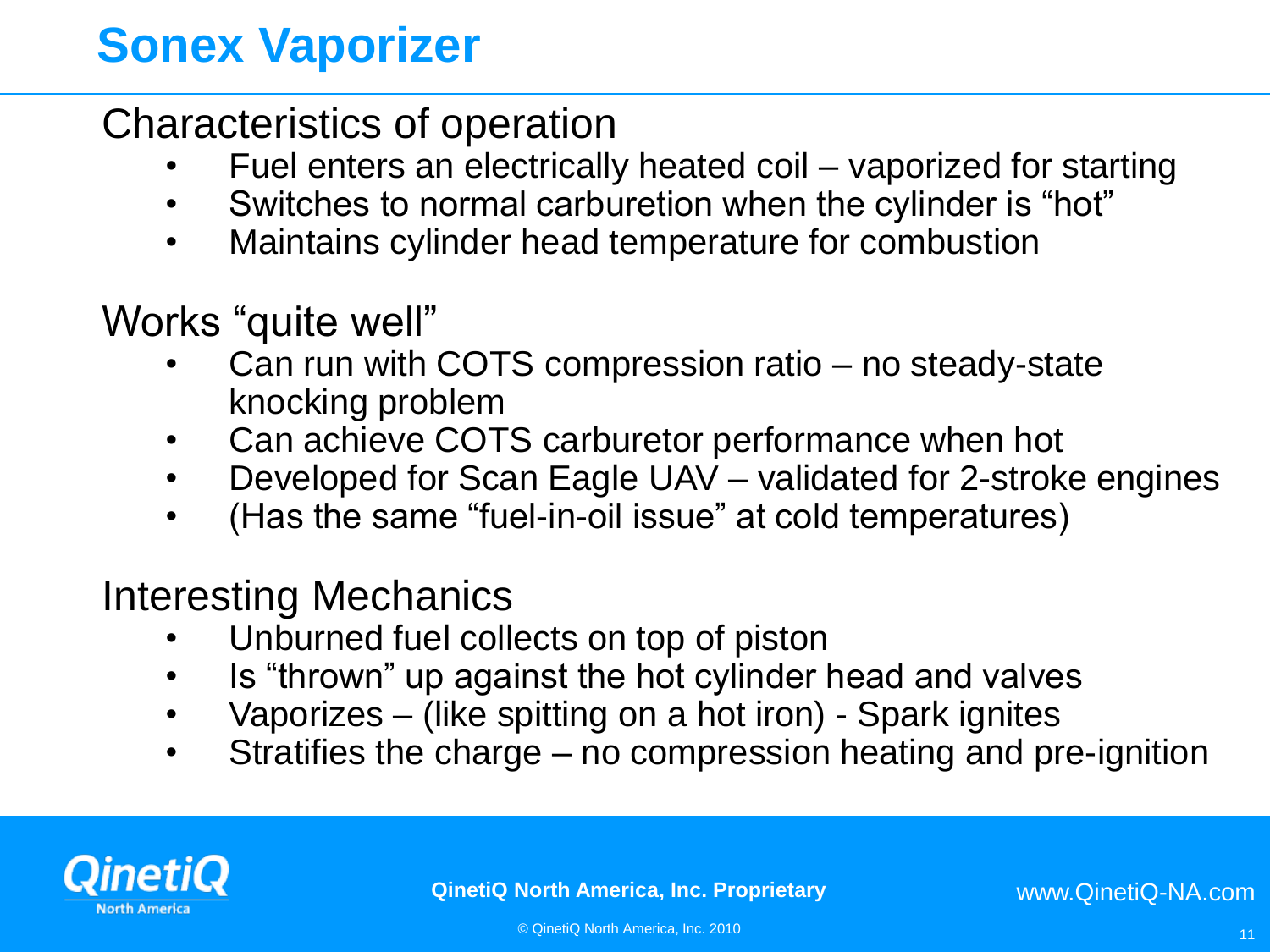# **Collaboration**

Key achievements from QinetiQ/ Sonex collaboration:

- Recognition that if cylinder temp is kept at  $\sim$ 400 deg F **- The cylinder acts like the QinetiQ fog chamber !**
- If temperature is controlled, fuel-in-oil issue is resolved ! **- All the fuel is burned**
- Demonstration that active control of cooling airflow actually works.
	- **- Cold start – handoff to carburetor**
	- **- Cold operation – maintain cylinder temp**
	- **- Hot operation – equal to COTS cooling**

![](_page_11_Picture_8.jpeg)

**QinetiQ North America, Inc. Proprietary** 

www.QinetiQ-NA.com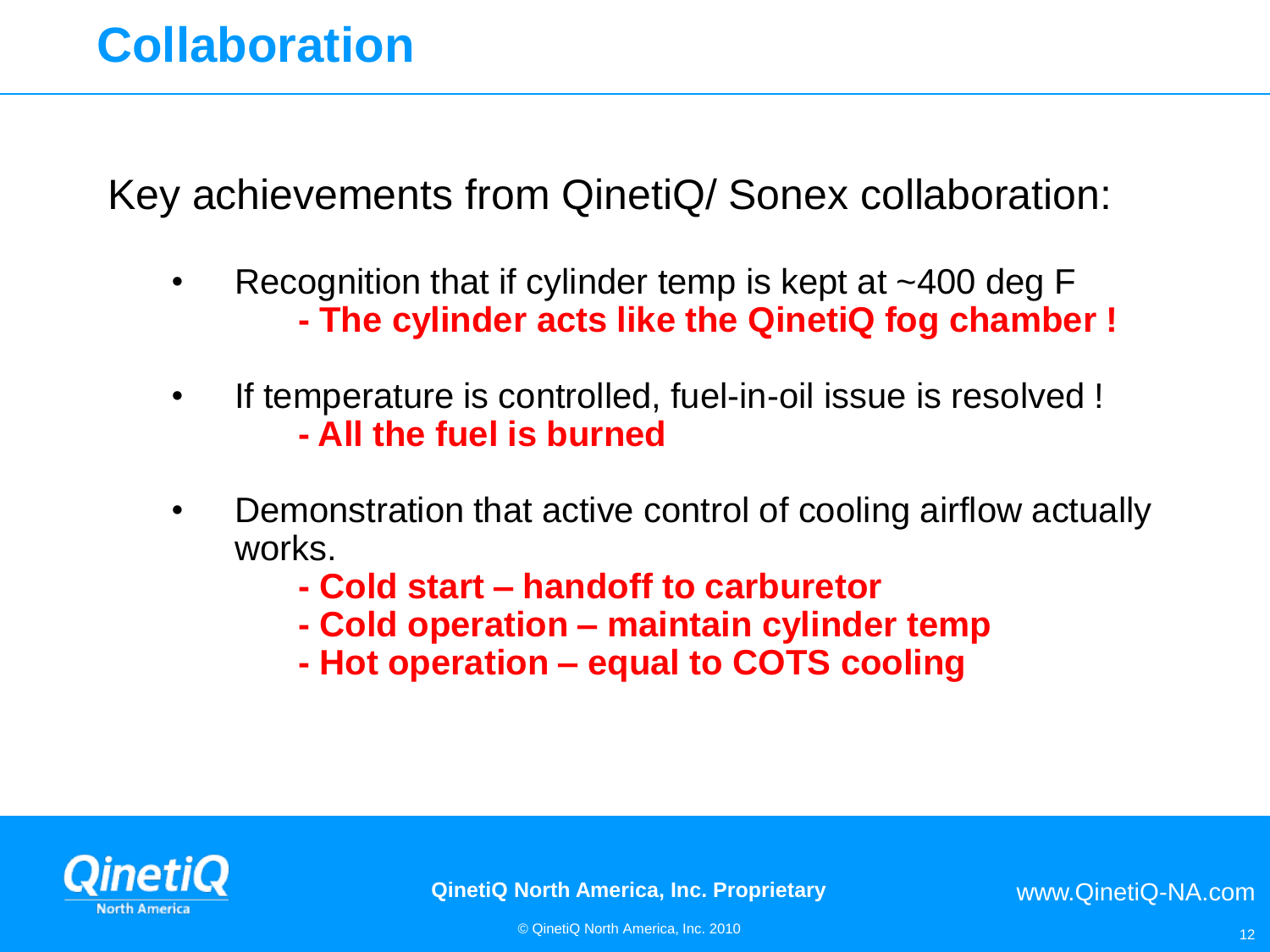## **Airflow Control**

![](_page_12_Picture_1.jpeg)

#### Fan inlet – COTS unit

![](_page_12_Picture_3.jpeg)

Damper – open/ closed

![](_page_12_Picture_5.jpeg)

![](_page_12_Picture_6.jpeg)

**QinetiQ North America, Inc. Proprietary** 

www.QinetiQ-NA.com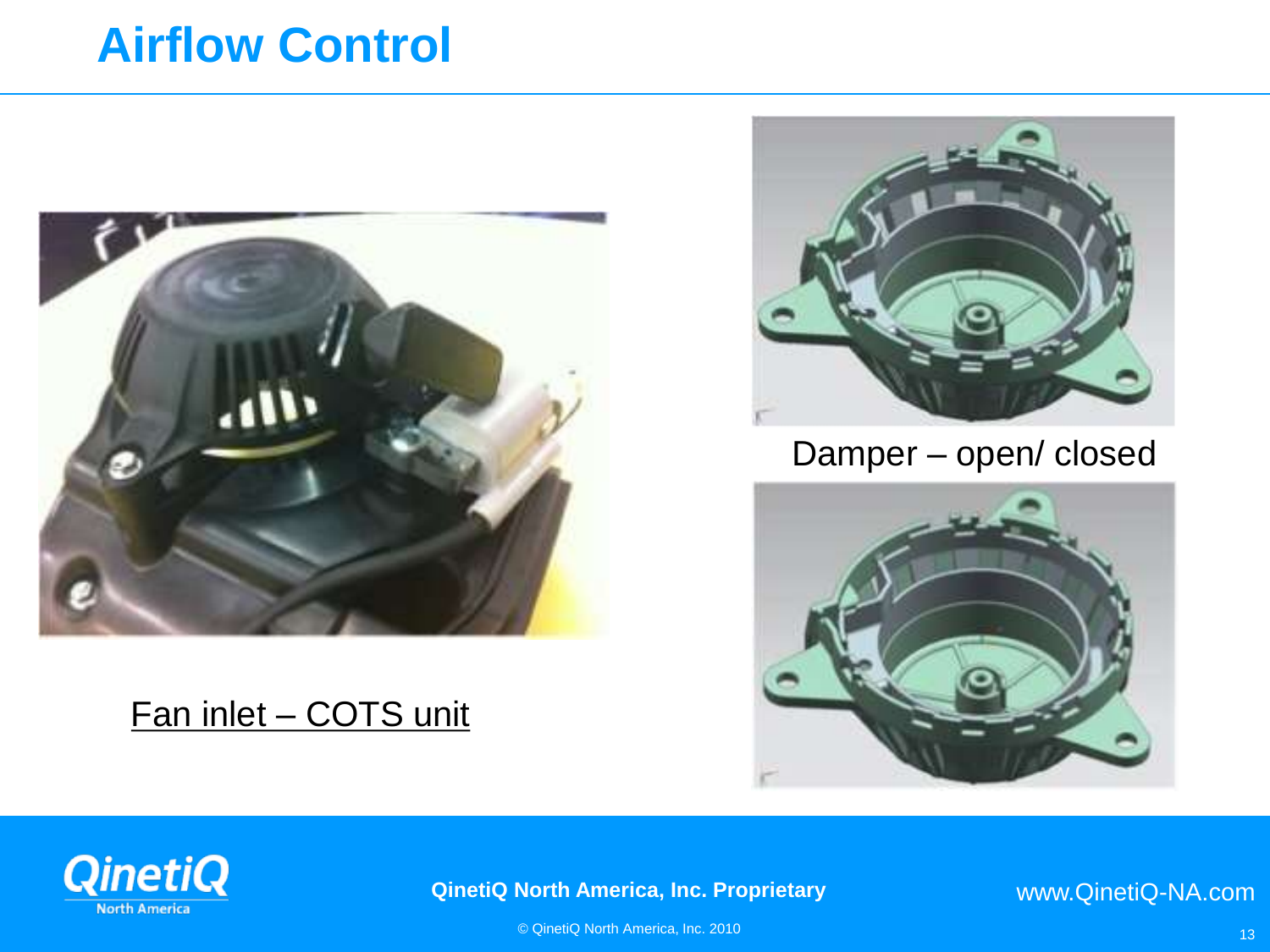# **Airflow Control**

| <b>Rise over</b><br><b>Ambient deg</b> | No<br>Load  | 500 <sub>w</sub><br><b>load</b> |
|----------------------------------------|-------------|---------------------------------|
| <b>COTS Airflow</b>                    | $217^\circ$ | $278^\circ$                     |
| -20% Airflow                           | $256^\circ$ | $330^\circ$                     |
| No Airflow                             | $417^\circ$ | Way<br>too hot                  |

Key for operation on Heavy Fuel: cylinder temperature > 354° F

![](_page_13_Picture_3.jpeg)

#### Airflow Controller

![](_page_13_Picture_5.jpeg)

**QinetiQ North America, Inc. Proprietary** 

www.QinetiQ-NA.com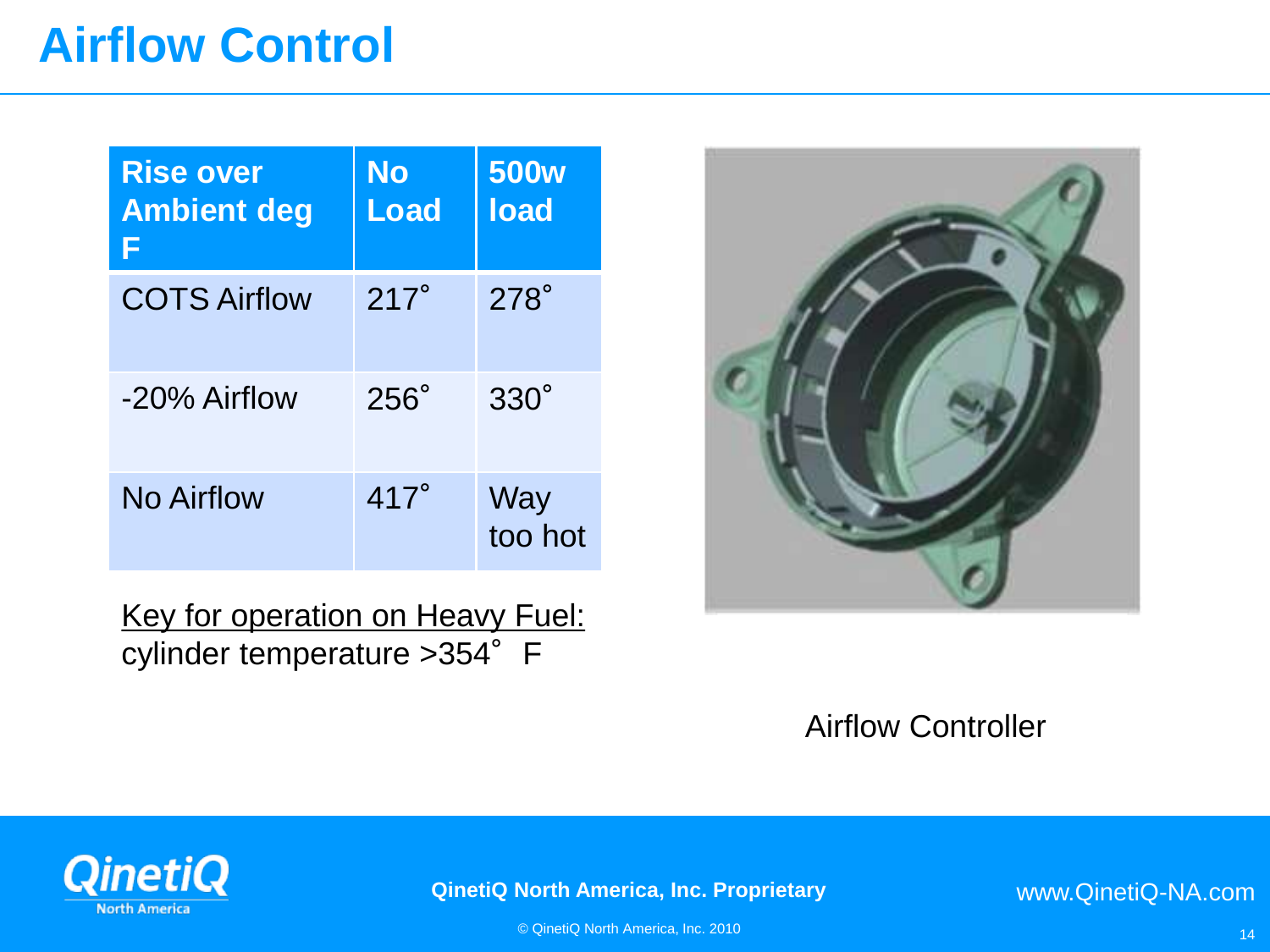# **Cold Temperature "hand-off"**

| <b>Time to reach</b><br>215° F, after<br><b>starting</b> | $10^\circ$ F | $\overline{\mathsf{n}}^{\circ}$ |
|----------------------------------------------------------|--------------|---------------------------------|
| No load, -20%<br>airflow                                 | $~5$ min     | $~10$ min                       |
| No Load, no<br>airflow                                   | ~2.5<br>min  | $\sim$ 3 min                    |
| 500w AC load,<br>no airflow                              | $~1$ min     | $~1.5$ min                      |

Critical Hand-off temperature: cylinder temperature > 215° F for operation on carburetor

![](_page_14_Picture_4.jpeg)

#### **Target time to hand-off < 1.5 Min Solution = heat with AC after start**

![](_page_14_Picture_6.jpeg)

**QinetiQ North America, Inc. Proprietary** 

www.QinetiQ-NA.com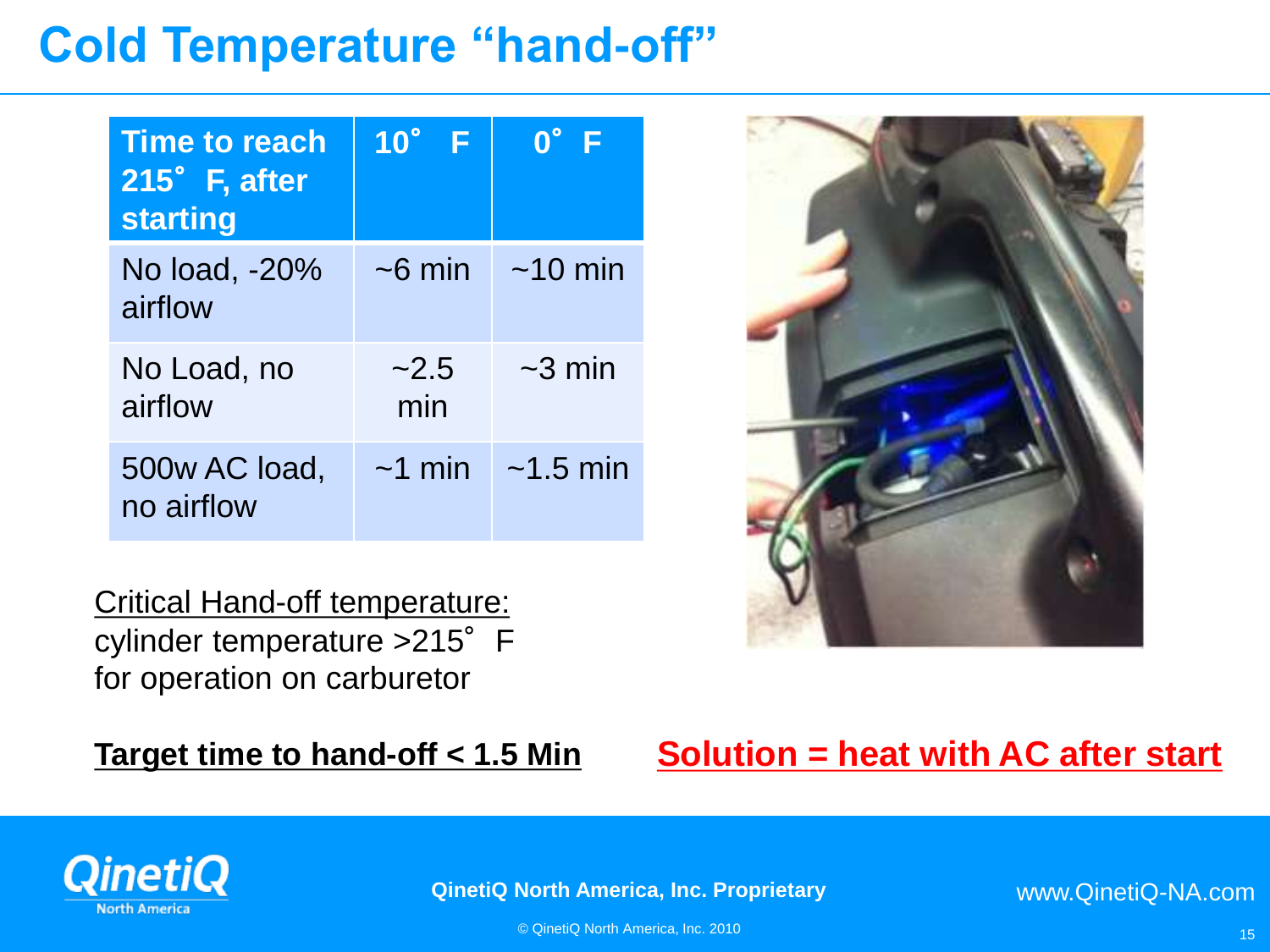# **Control and power switching**

![](_page_15_Figure_1.jpeg)

![](_page_15_Picture_2.jpeg)

#### **QinetiQ North America, Inc. Proprietary**

www.QinetiQ-NA.com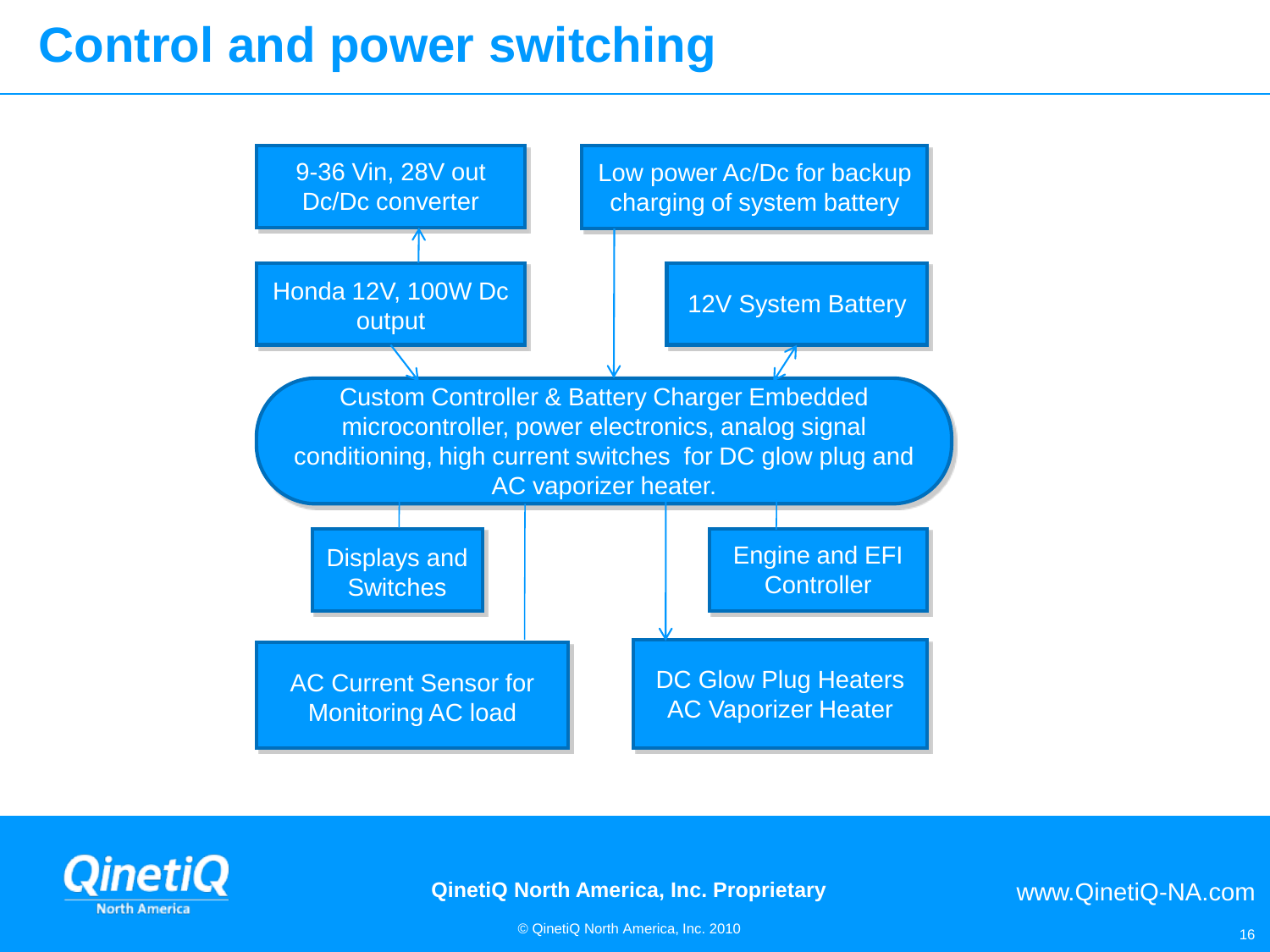# **Product definition**

Mod-1:

- Carburetor, near COTS
- JP8 fuel only
- Resolve feature set and specifications
- Voice of the customer
- LRIP units available 2011

Mod-2:

- Fuel Injector, new case
- Multiple fuels heavy and gasoline (JP8, Jet A, DF2, gas)
- Specific "improvements"
	- Filtering for sand and dust
	- **EMI** suppression
	- Enhanced performance at altitude and temperature
- LRIP units available 2012

![](_page_16_Picture_15.jpeg)

**QinetiQ North America, Inc. Proprietary** 

www.QinetiQ-NA.com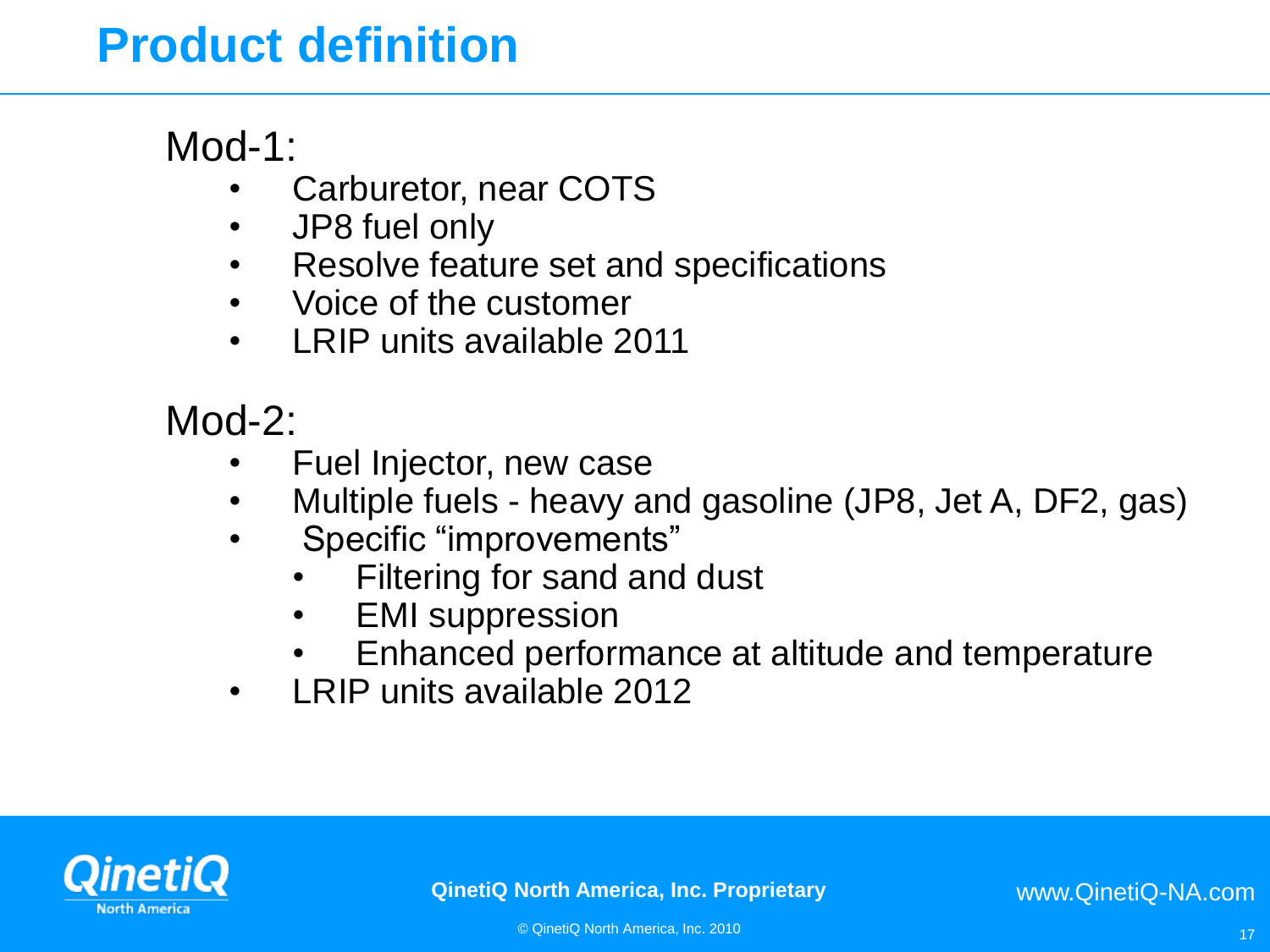### **Mod-2: Multi-fuel Feasibility Assessment**

![](_page_17_Picture_1.jpeg)

Honda Engine with vaporizer and fuel injector

![](_page_17_Picture_3.jpeg)

#### **QinetiQ North America, Inc. Proprietary**

www.QinetiQ-NA.com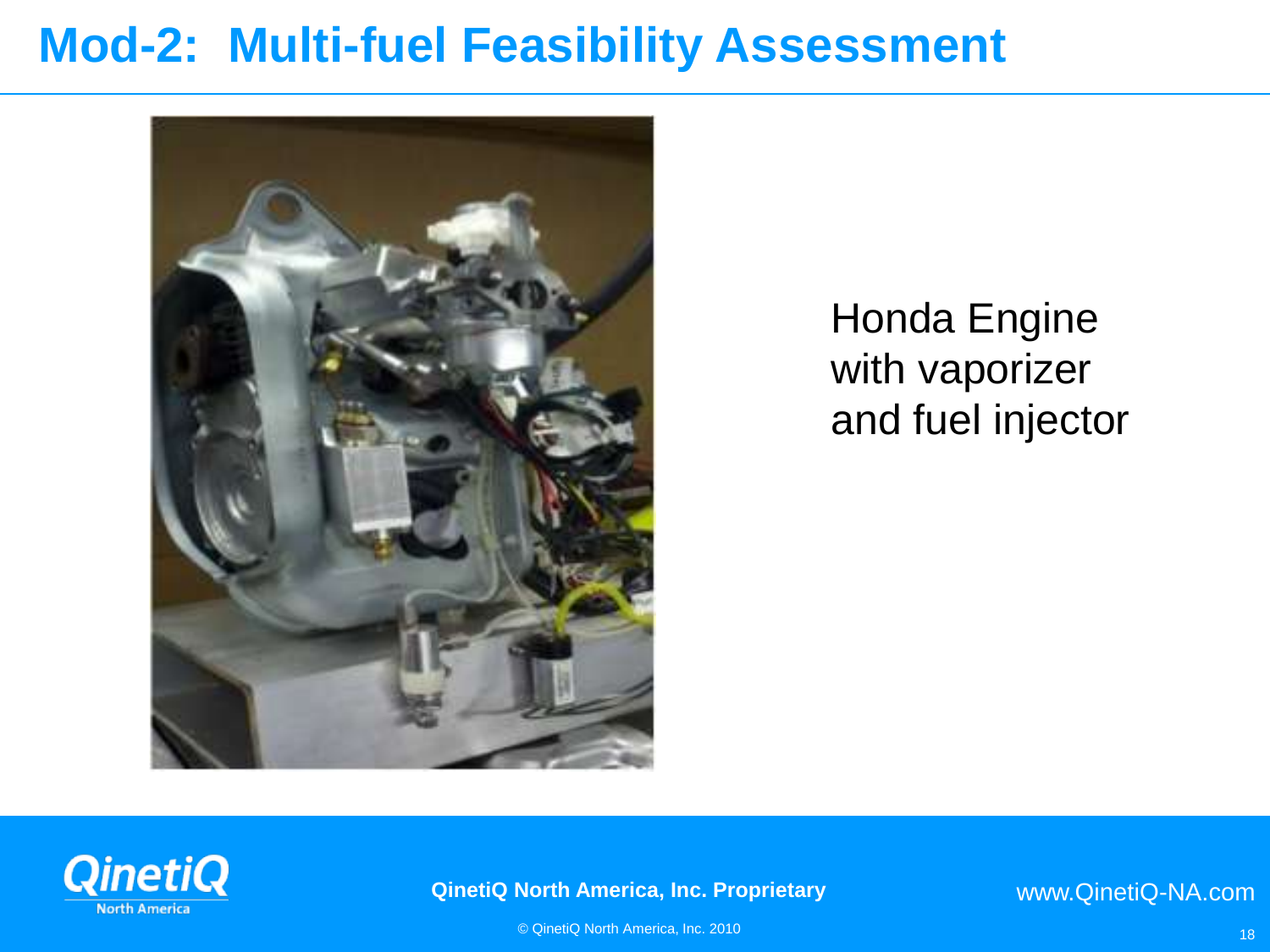#### Fuel Injection is the ultimate solution

- o More robust than Carburetion
- $\circ$  Operate on any fuel no viscosity or flow problems
- $\circ$  Can control for temperature, altitude better
- $\circ$  Proven technology
	- o Flying on 2-stroke UAV engines
	- $\circ$  In volume production on low cost motorbikes
- $\circ$  Starting and temp control same as Mod-1
- o Same low cost solution

![](_page_18_Picture_10.jpeg)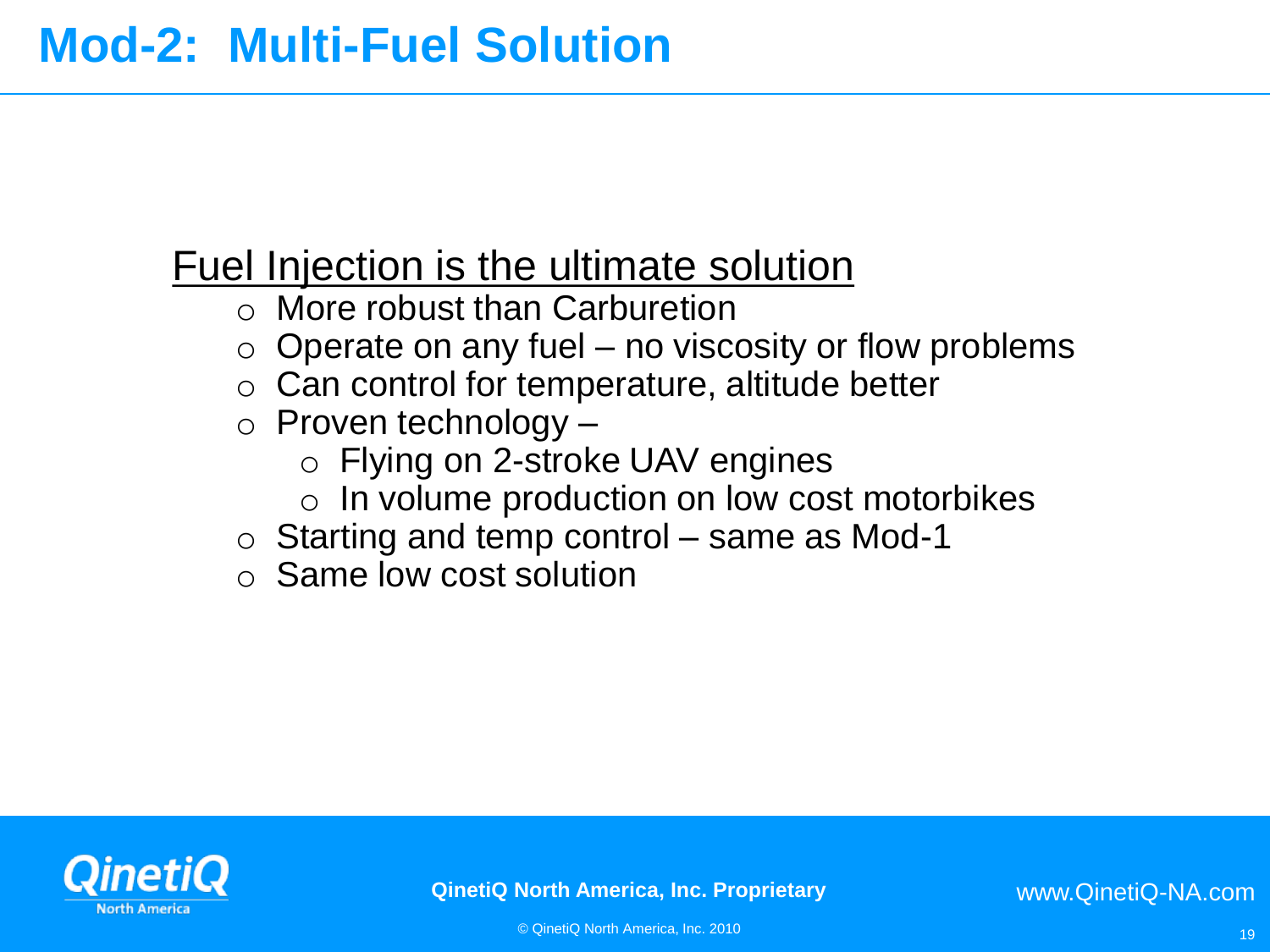## **Feature set and specifications**

| <b>Mobility:</b> Single-Man-Portable (<40 lbs)                           |
|--------------------------------------------------------------------------|
| Fuel:<br>Mod-1: JP8 only                                                 |
| Mod-2: Multi-fuel (JP8, DF2, Jet A, Gasoline)                            |
| <b>Output Power:</b> $110\sqrt{AC} - 1,000$ Watts (1Kw)                  |
| $24 \text{ VDC} - 100 \text{ Watts}$                                     |
| <b>Noise:</b> $<64$ dBA $@$ 7 meters                                     |
| <b>Weight:</b> (dry/Wet): $36$ lbs / $39$ lbs                            |
| <b>Size:</b> L=19", W=9.5", H=16"                                        |
| Minimum Starting Temp: 10° F Operating Temp: -10° F to<br>$+125^\circ$ F |
| Altitude: 1kW @ MSL, de-rated up to 6000ft                               |

**Fuel Capacity:** 5 hours @ 80% Load (0.12 gal/hr)

![](_page_19_Picture_3.jpeg)

**QinetiQ North America, Inc. Proprietary**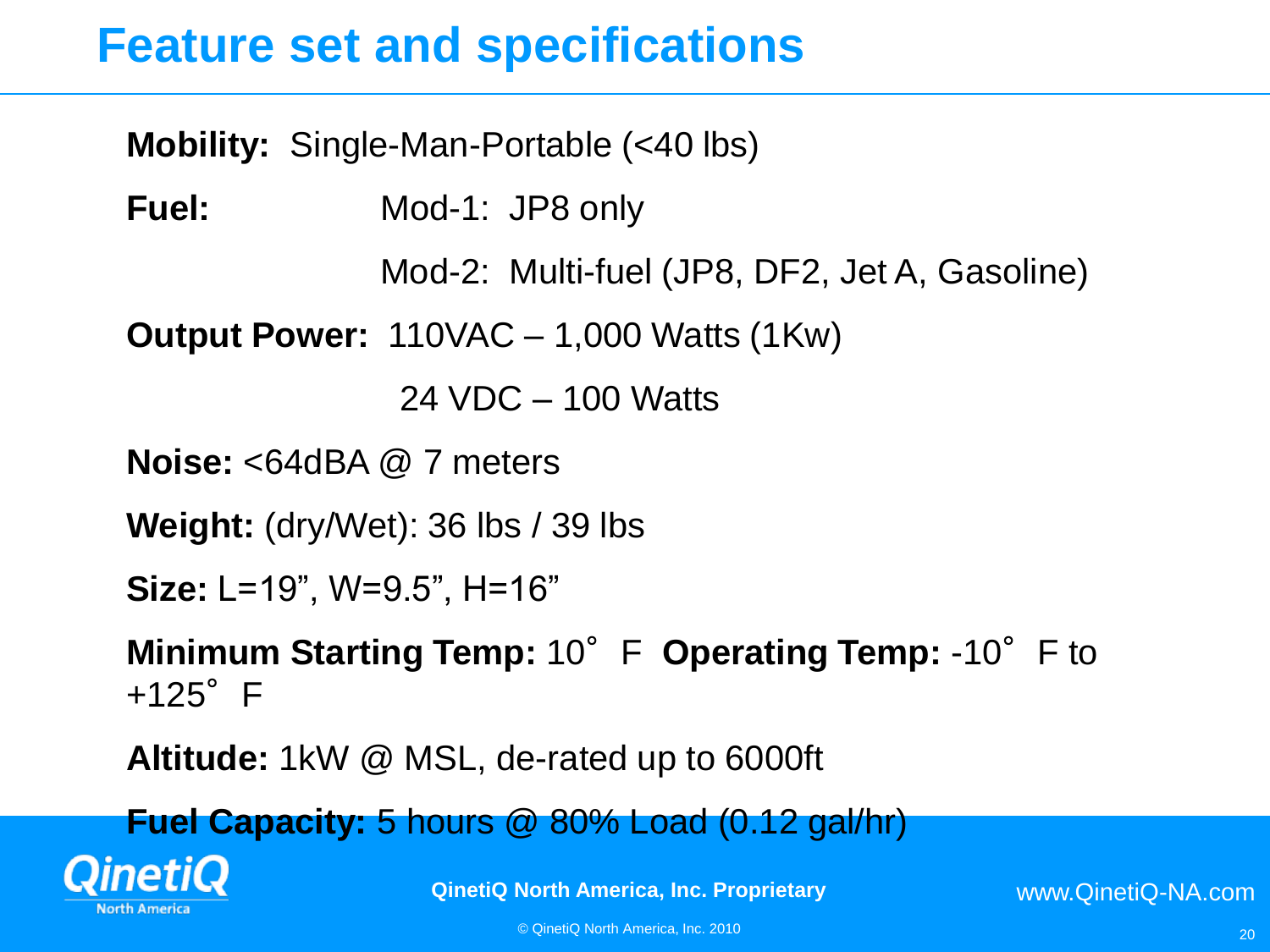### MEP is consolidating demand for Mod-1 units

- Call Dick Carroll 270-719-1273
- • **[Dick.carroll@qinetiq-na.com](mailto:Dick.carroll@qinetiq-na.com)**

Some other notes:

- •Expected life ~1,000 hrs.
- •Unit will alert for replacement
- •Scheduled Honda maintenance available as service

![](_page_20_Picture_8.jpeg)

**QinetiQ North America, Inc. Proprietary** 

www.QinetiQ-NA.com